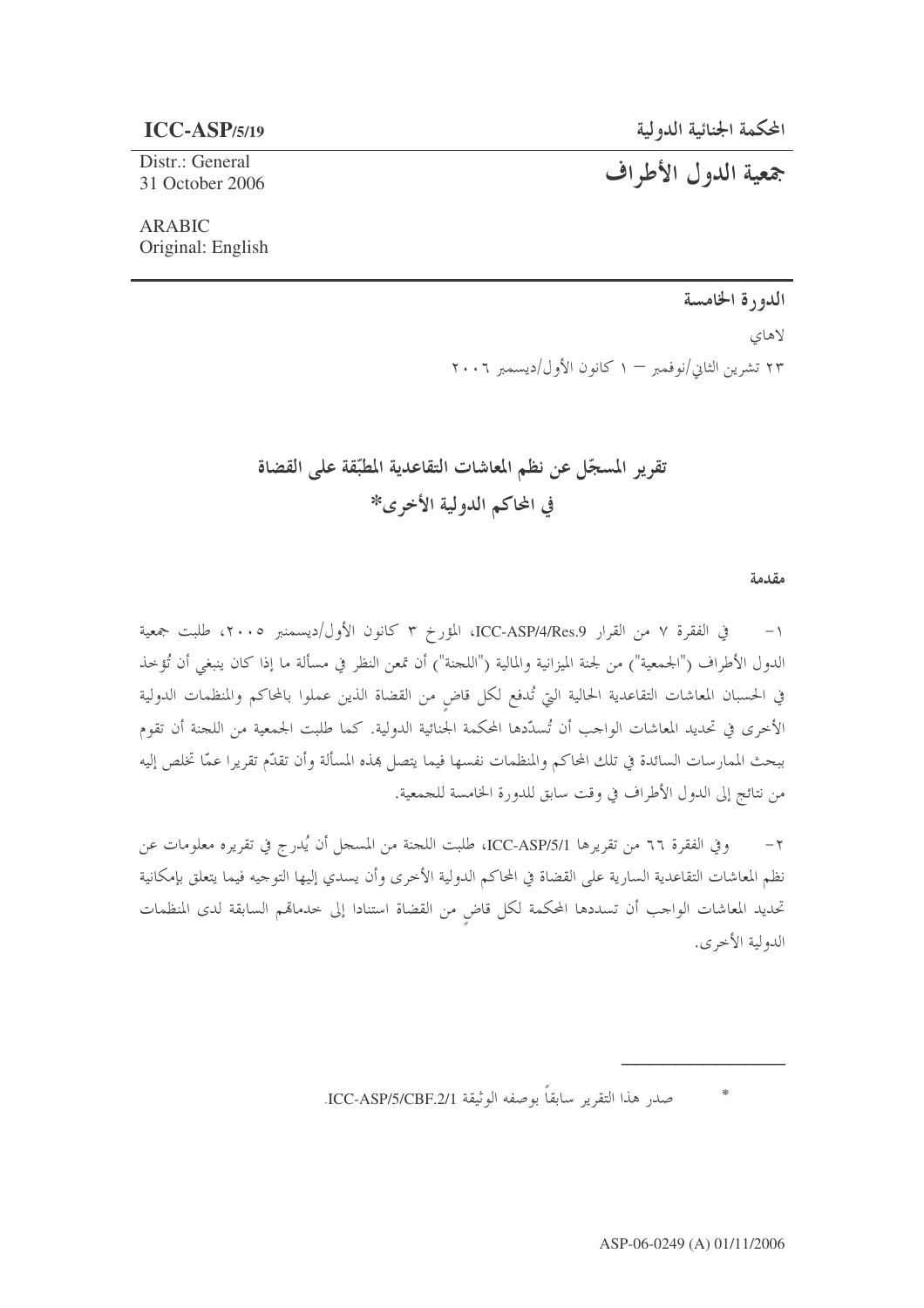نظم المعاشات التقاعدية المطبقة على القضاة في المحاكم الدولية الأخرى

يقوم نظاما المعاشات التقاعدية للقضاة في المحكمة الجنائية الدولية ليوغسلافيا السابقة والمحكمة الجنائية  $-\tau$ الدولية لرواندا على أساس الشروط السائدة المتعلقة بنظام المعاشات التقاعدية الخاص بأعضاء محكمة العدل الدولية، ويُراعى مبدأ التناسب في تحديدها أخذا في الاعتبار الفوارق في مدة التعيين (تسع سنوات بالنسبة لقضاة محكمة العدل الدولية مقابل أربع سنوات بالنسبة لقضاة المحاكم الدولية). $\dot{\phantom{a}}^{\phantom{a}\dot{\phantom{}}}_{\phantom{a}\dot{\phantom{}}}\,$ وينصّ نظام المعاشات التقاعدية لأعضاء محكمة العدل الدولية على معاش تقاعدي لأعضاء هذه المحكمة. وفيما يلي بعض سمات هذا النظام:

- يقوم نظام المعاشات التقاعدية على أساس عدم اشتراط المساهمة؛
- يُدفع للقاضي الذي ينهي مدّة تسع سنوات بأكملها معاش تقاعدي مساو لنصف المرتب السنوي وقت التقاعد مع تخفيض تناسبي بالنسبة للقاضي الذي لا ينهي مدة السنوات التسع بأكملها. ويتلقى القاضي الذي يُعاد انتخابه ما نسبته واحد على ثلاث مائة من المبلغ التقاعدي المستحق عن كل شهر حدمة بحدّ أقصى قوامه ثلثا المرتب السنوي؛
- واستحقاقات معاش عجز مساو لمبلغ المعاش التقاعدي الذي كان سيُسدِّد وقت مغادرة المنصب أو على إثر إنهاء مدة الخدمة؛
- استحقاقات معاشٍ تقاعدي يُسدّد للزوج<sup>(\*\*)</sup> الذي يبقى على قيد الحياة والأطفال غير المتزوجين الذين تقلَّ أعمارهم عن ٢١ سنة.

٤– وتحدر الإشارة إلى أنه وفقا للمرفق السادس من ميزانية الفترة المالية الأولى للمحكمة الجنائية الدولية (ICC-ASP/1/3، الجزء الثالث) يحقُّ لقضاة المحكمة الجنائية الدولية تلقى معاش تقاعديٌّ مماثل للمعاش الذي يسري على أعضاء محكمة العدل الدولية. وتجدر الإشارة أيضا إلى أن شروط حدمة وتعويض قضاة المحكمة الجنائية الدولية ستُستعرض من قبل الجمعية في أقرب وقت ممكن عمليًّا على إثر استعراض شروط حدمة أعضاء محكمة العدل الدولية. وهكذا يبدو أن الأنظمة الأساسية للمعاشات التقاعدية لقضاة محكمة العدل الدولية والمحكمة الجنائية الدولية ليوغسلافيا السابقة والمحكمة الجنائية الدولية لرواندا والمحكمة الجنائية الدولية وُضعت على النحو الذي يكفل التكافؤ والمساواة الجوهرية فيما بين القضاة.

## الممارسة المتبعة فيما يخصّ الخدمة السابقة

في الفترة السابقة لإنشاء المحكمة الجنائية الدولية ليوغسلافيا السابقة والمحكمة الجنائية الدولية لرواندا كان النظام الأساسي للمعاشات التقاعدية الخاص بأعضاء محكمة العدل الدولية يحكم كافة القضايا المتعلقة بالمعاشات التقاعدية للقضاة. وبمقتضى هذا النظام الأساسي، لا يحق للعضو المتقاعد التابع للمحكمة الذي يُعاد انتخابه قاضيا

المادة ١٣ مكررة، الفقرة ٣، من النظام الأساسي للمحكمة الجنائية الدولية ليوغسلافيا السابقة والفقرة ٥ من المادة ١٢  $(1)$ من النظام الأساسي للمحكمة الجنائية الدولية لرواندا.

ملاحظة حاصة بالنصِّ العربي: ينطبق لفظ الزوج على كلِّ من الزوج والزوجة.  $($ \*\*)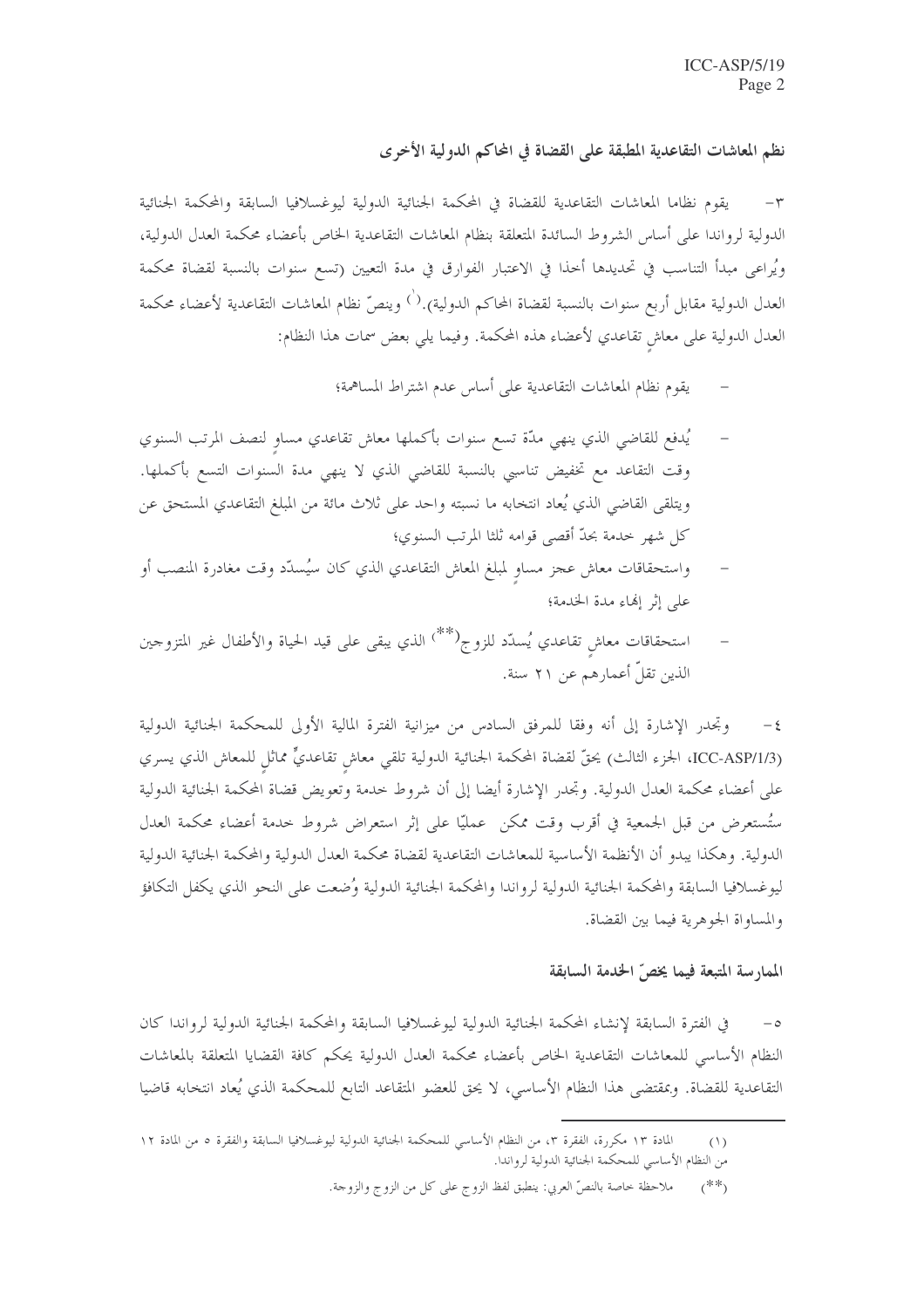تلقى معاش أثناء الفترة التي يظل فيها هذا العضو في الحدمة (أي أثناء الوقت الذي لا يزال فيه عضوا في المحكمة).<sup>( `)</sup> ولا يدفع من حديد المعاش التقاعدي إلا بعد انقضاء عضوية القاضي في المحكمة، والغاية المنطقية من وراء ذلك هي الحيلولة دون تلقي قاضٍ عضوٍ في المحكمة معاشا تقاعديا ومرتّباً في نفس الوقت.

وتأسيس المحكمة الجنائية الدولية ليوغسلافيا السابقة والمحكمة الجنائية الدولية لرواندا فتح الباب أمام  $-7$ إمكانية انتخاب/تعيين قاض سابق من قضاة محكمة العدل الدولية للعمل في أي من هاتين المحكمتين المخصّصتين وإمكانية تلقى هذا القاضى، إن لم تكن هناك موانع، معاشاً تقاعدياً من محكمة العدل الدولية فضلاً عن المرتب من أيِّ من المحكمتين المذكورتين. وعكس هذه الحالة يمكن أن يحدث من حيث أن قاضياً سابقاً تابعاً للمحاكم المخصصة يمكن أن يصبح في وقت لاحق قاضيا في محكمة العدل الدولية وعندها يتلقى القاضي معاشا تقاعديا من المحاكم المخصصة ومرتبا من محكمة العدل الدولية. كذلك يمكن أن يُعيّن قاض سابق تابع للمحكمة الجنائية الدولية ليوغسلافيا السابقة للعمل في المحكمة الجنائية الدولية لرواندا والعكس بالعكس ويتلقى على هذا النحو معاشاً تقاعدياً ومرتباً في آن معاً.

وما حدث من تطوَّرات إضافية على صعيد المحاكم شهد تعيين قضاة مخصَّصين لدى المحكمة الجنائية الدولية ليوغسلافيا السابقة والمحكمة الجنائية الدولية لرواندا على حدّ سواء. وهذه التطوّرات فتحت الباب أمام المزيد من إمكانيات تحوّل القضاة السابقين التابعين لأي من المحكمتين المخصصتين إلى قضاة مخصّصين يتلقون على هذا النحو معاشا تقاعديا ومرتبا في الوقت نفسه. $\vec{\left(\right)}$ 

وأبرزت شتى تقارير الأمين العام للأمم المتحدة المقدمة إلى الجمعية العامة الإمكانيات الآنف ذكرها  $-\lambda$ وأوصت بأن يُمنع القضاة السابقون التابعون لمحكمة العدل الدولية والمحكمة الجنائية الدولية ليوغسلافيا السابقة وقضاة المحكمة الجنائية الدولية لرواندا من تلقى معاشات تقاعدية يحقُّ لهم في غير ذلك من الحالات تلقيها إن هم عُينوا/انتخبوا لاحقا للعمل بوصفهم قضاة أو قضاة مخصصين في أي من المؤسسات المذكورة. ويدوم المنع مدة بقائهم في المنصب ويُرفع هذا المنع بعد توقفهم عن الخدمة كقضاة.

وعلى إثر نظر اللجنة الاستشارية في هذه القضية أقرّت توصيات الأمين العام كما قبلتها منذئذ الجمعية  $-9$ العامة للأمم المتحدة. وتبعا لذلك فإن النظام الأساسي المتعلق بالمعاشات التقاعدية لأعضاء محكمة العدل الدولية والمحكمة الجنائية الدولية ليوغسلافيا السابقة والمحكمة الجنائية الدولية لرواندا يمنع نصّا القضاة السابقين من تلقى أي

المادة ١ (٥) من النظام الأساسي للمعاشات التقاعدية لأعضاء محكمة العدل الدولية.  $(1)$ 

لا يحصل القضاة المخصِّصون على استحقاقات تقاعدية. ففترات الخدمة بصفة قاض معيَّن على أساس مخصص الجائز أن  $(5)$ يمضيها هذا القاضي لدى المحكمة الجنائية الدولية ليوغسلافيا السابقة أو المحكمة الجنائية الدولية لروًاندا أو محكمة العدل الدولية لا يمكن احتسابها سنوات حدمة مؤهلة أو إضافتها إلى هذه السنوات.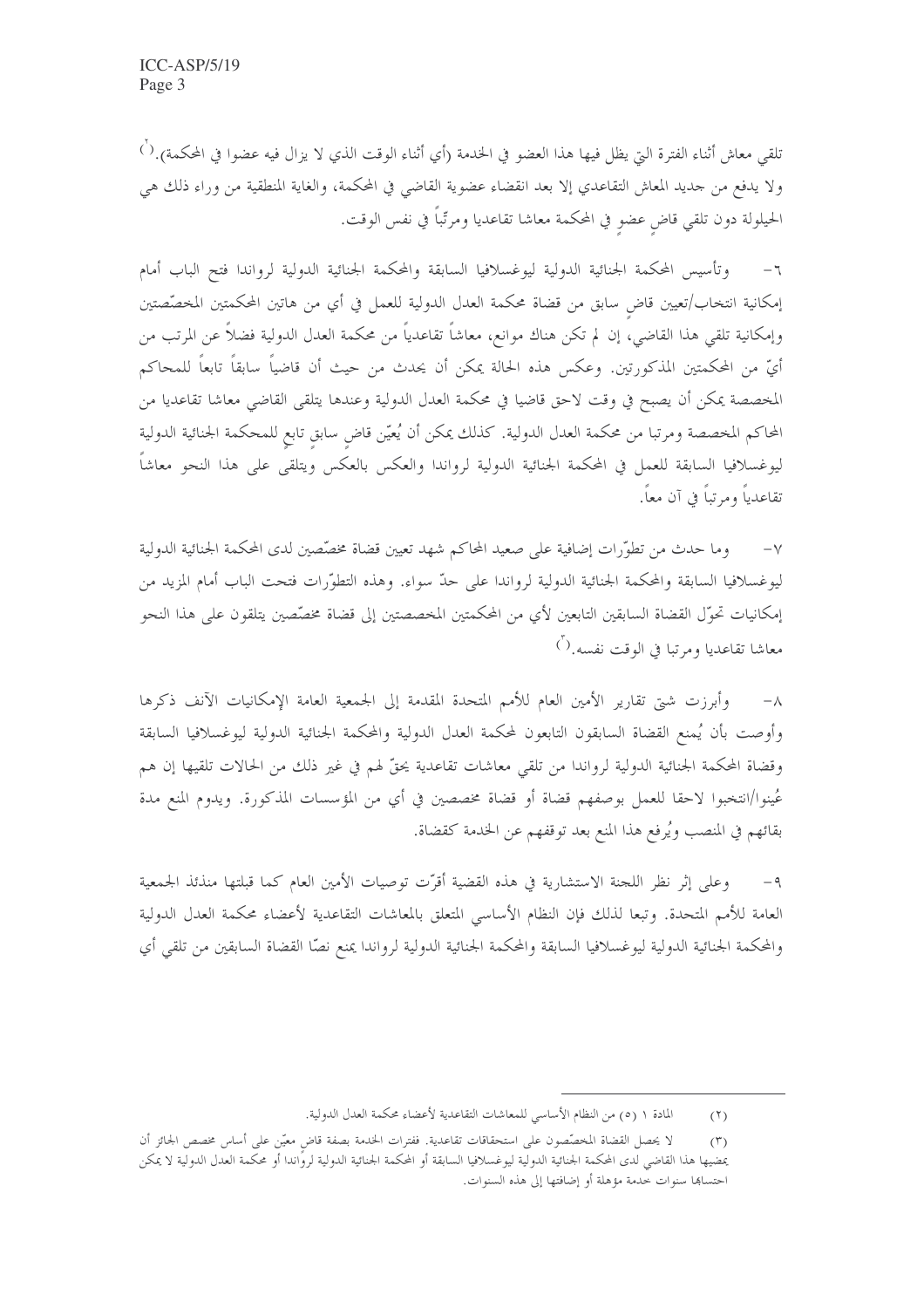معاشات تقاعدية يحق لهم في غير ذلك من الحالات تلقيها بمقتضى النظام الأساسى الساري للمعاشات التقاعدية طيلة فترة خدمتهم قضاة في أي من المؤسسات المذكورة.<sup>(`)</sup>

١٠– وتنصَّ المادة ١ (٧) من النظام الأساسي للمعاشات التقاعدية لأعضاء محكمة العدل الدولية على ما يلي:

"لا يُدفع أي معاشٍ تقاعدي لعضوٍ سابقٍ انتخب أو عُيّن قاضيا دائما في المحكمة الدولية ليوغسلافيا السابقة أو في المحكمة الجنائية الدولية لرواندا، أو عُيّن للخدمة في المحكمة الدولية ليوغسلافيا السابقة أو المحكمة الجنائية الدولية لرواندا كقاضٍ مخصّصٍ، إلى أن تنتهي خدمته أو تعيينه."

وبالمثل تنص المادة ١ (٥) من النظام الأساسي للمعاشات التقاعدية لقضاة المحكمة الدولية ليوغسلافيا  $-11$ السابقة على ما يلي:

"لا يُدفع أي معاشٍ تقاعدي لقاضٍ سابق انتخب عضوا في محكمة العدل الدولية، أو عُيّن عضوا دائما في المحكمة الجنائية الدولية لرواندا، أو عُيّن للخدمة في المحكمة الدولية ليوغسلافيا السابقة أو المحكمة الجنائية الدولية لرواندا كقاضٍ مخصَّصٍ، إلى أن تنتهي خدمته أو تعيينه."

> وبمقتضى المادة ١ (٥) من النظام الأساسي للمعاشات التقاعدية لقضاة المحكمة الدولية لرواندا:  $-11$

"لا يُدفع أي معاشٍ تقاعدي لقاضٍ سابقٍ انتخب عضوا في محكمة العدل الدولية، أو عُيّن عضوا دائما في المحكمة الدولية ليوغسلافيا السابقة أو عُيّن للخدمة في المحكمة الدولية ليوغسلافيا السابقة، أو المحكمة الجنائية الدولية لرواندا كقاض مخصص إلى أن تتوقف خدمته أو تعيينه."

١٣- بيد أنه لا جود لمانع كهذا فيما يخصُّ قضاة المحكمة الجنائية الدولية. فخلال الدورة السابعة والخمسين للجمعية العامة للأمم المتحدة، المعقودة في آذار/مارس ٢٠٠٣، سعى الأمين العام للأمم المتحدة، في الفقرة ١٣ من تقريره المتعلق بشروط حدمة وتعويض المسؤولين حلاف موظفي الأمانة العامة<sup>(°</sup>)،لاسترعاء نظر الجمعية العامة للأمم المتحدة إلى مسألة قضاة المحكمة الجنائية الدولية بالنظر إلى انتخاب قضاة سابقين عملوا في المحكمة الجنائية الدولية ليوغسلافيا السابقة والمحكمة الجنائية الدولية لرواندا كقضاة في المحكمة الجنائية الدولية. ولاحظ الأمين العام أن لا شيء يمنع قضاة سابقين في محكمة العدل الدولية والمحكمتين المذكورتين من مواصلة تلقى معاشاقم أثناء انتداهم للعمل لدى المحكمة الجنائية الدولية. وحث الجمعية العامة على النظر فيما إذا كان يستنسب العمل هذا المنع

أنظر في جملة أمور الفقرة ٢١ من تقرير الأمين العام بشأن شروط حدمة القضاة المخصصين للمحكمة الجنائية الدولية  $(5)$ ليوغسلافيا السابقة (A/55/756)؛ الفقرة ١٣ من التقرير ذي الصلة الصادر عن اللجنة الاستشارية لشؤون الإدارة والميزانية (A/55/806)؛ وقرار الجمعية العامة ٩/٥٩؛ والفقرة ٢٩ من قرار الأمين العام بشأن شروط حدمة القضاة المخصصين للمحكمة الجنائية الدولية لرواندا (A/57/587)؛ والفقرة ٢٣ من تقرير اللحنة الاستشارية لشؤون الإدارة والميزانية بشأن تمويل المحكمة الجنائية الدولية لرواندا (A/57/597)؛ والفقرة ١ من قرار الجمعية العامة ٢٨٩/٥٧.

الوثائق الرسمية للجمعية العامة، الدورة السابعة والخمسون (A/C.5/57/36) .  $(0)$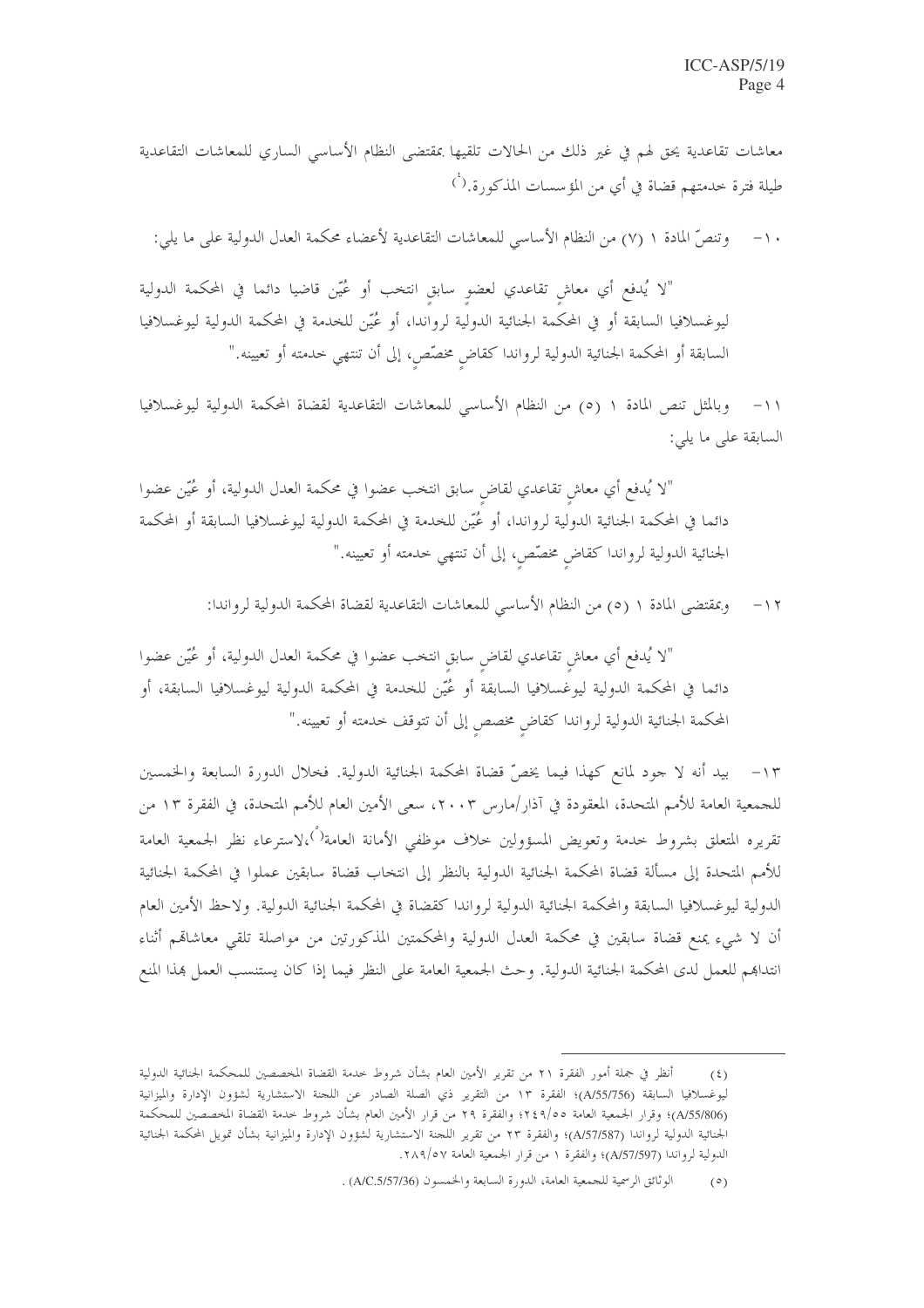وفي أيِّ الظروف يُطبِّق في حالة العمل به. ولا يبدو أن الجمعية العامة للأمم المتحدة قد اتخذت أي قرار في هذا الشأن حتى الآن.

١٤ – وتبين التجارب أن القضاة السابقين التابعين لمحكمة العدل الدولية والمحكمة الجنائية الدولية ليوغسلافيا السابقة والمحكمة الجنائية الدولية لرواندا فضلا عن القضاة المخصِّصين يمكن أن ينتخبوا في أوقات لاحقة للعمل كقضاة في المحكمة الجنائية الدولية. وبالمثل يمكن للقضاة السابقين في المحكمة الجنائية الدولية أن يُنتخبوا في وقت لاحق للعمل قضاةً في محكمة العدل الدولية والمحكمة الجنائية الدولية ليوغسلافيا السابقة والمحكمة الجنائية الدولية لرواندا و/أو قضاة مخصصين. وفي غياب منع من هذا القبيل يحول دون تلقى مرتّب أو معاش تقاعدي كما يطبق على قضاة محكمة العدل الدولية وقضاة المحكمتين المذكورتين أعلاه يتلقى القضاة السابقون للمحكمة الجنائية الدولية معاشا تقاعديا من هذه المحكمة فضلاً عن مرتب إن هم التحقوا في وقت لاحق بمحكمة العدل الدولية أو بأي من المحكمتين المذكورتين أو في حالة عملهم قضاة مخصصين. كذلك، فإن الأعضاء السابقين لمحكمة العدل الدولية وغيرهم من قضاة المحاكم يمكن أن يتلقوا معاشاقم التقاعدية بوصفهم قضاة سابقين فضلا عن المرتب إن هم انضموا في وقت لاحق إلى المحكمة الجنائية الدولية.

٥١– أما فيما يخص إمكانية تحديد المعاشات التقاعدية التي تدفعها المحكمة الجنائية الدولية لكل قاض من القضاة استنادا إلى خدمتهم السابقة لدىالمنظمات الدولية الأخرى، يجدر التذكير بأن لقضاة المحكمة الجنائية الدولية الحق في التمتع باستحقاقات تقاعد مماثلة للاستحقاقات السارية على أعضاء محكمة العدل الدولية. وفي هذا الصدد، قد ترغب لجنة الميزانية والمالية أن توصى جمعية الدول الأطراف بالبتّ في ترتيبات متبادلة تُعقد بين المحكمة الجنائية الدولية والأمم المتحدة يمكن بموجبها أن يحجب عن شخص كان فيما سبق قاضيا في محكمة العدل الدولية أو المحكمة الجنائية الدولية ليوغسلافيا السابقة أو المحكمة الجنائية الدولية لرواندا تلقى معاشه التقاعدي بمقتضى النظام الأساسي الساري للمعاشات التقاعدية في الوقت الذي يعمل فيه لاحقا قاضيا لدى المحكمة الجنائية الدولية. وبالمثل يمكن أيضا منع قضاة سابقين تابعين للمحكمة الجنائية الدولية من تلقى معاش تقاعدي بموجب نظام المعاشات التقاعدية للمحكمة الجنائية الدولية أثناء الوقت الذي يعمل فيه ذلك القاضي بمحكمة العدل الدولية أو بمحكمة أخرى تشكلها الأمم المتحدة. ومن شأن فمج كهذا أن يتوافق مع الأحكام الواردة في المرفق السادس بميزانية الفترة المالية الأولى للمحكمة الجنائية الدولية (ICC-ASP/1/3، الجزء الثالث) ويؤمن المساواة المتوحاة في المعاملة بين قضاة محكمة العدل الدولية وقضاة المحكمة الجنائية الدولية ليوغسلافيا السابقة والمحكمة الجنائية الدولية لرواندا والمحكمة الجنائية الدولية.

١٦– وإذا ما قررت جمعية الدول الأطراف أن من كان فيما سبق قاضيا من قضاة محكمة العدل الدولية أو المحكمة الجنائية الدولية ليوغسلافيا السابقة أو المحكمة الجنائية الدولية لرواندا أو المحكمة الجنائية الدولية لا يتلقّى معاشه التقاعدي أثناء عمله لاحقا قاضيا لدى مؤسسة أحرى من هذه المؤسسات، فسيتعين إجراء مشاورات مع الأمم المتحدة لتُعدّل بالتزامن النظام الأساسي للمعاشات التقاعدية لكلّ مؤسسة من هذه المؤسسات بغية تنفيذ ذلك القرار. وسيتوجب أن تُدرج إشارات إلى المحكمة الجنائية الدولية في المادة ٧(٧) من النظام الأساسي للمعاشات